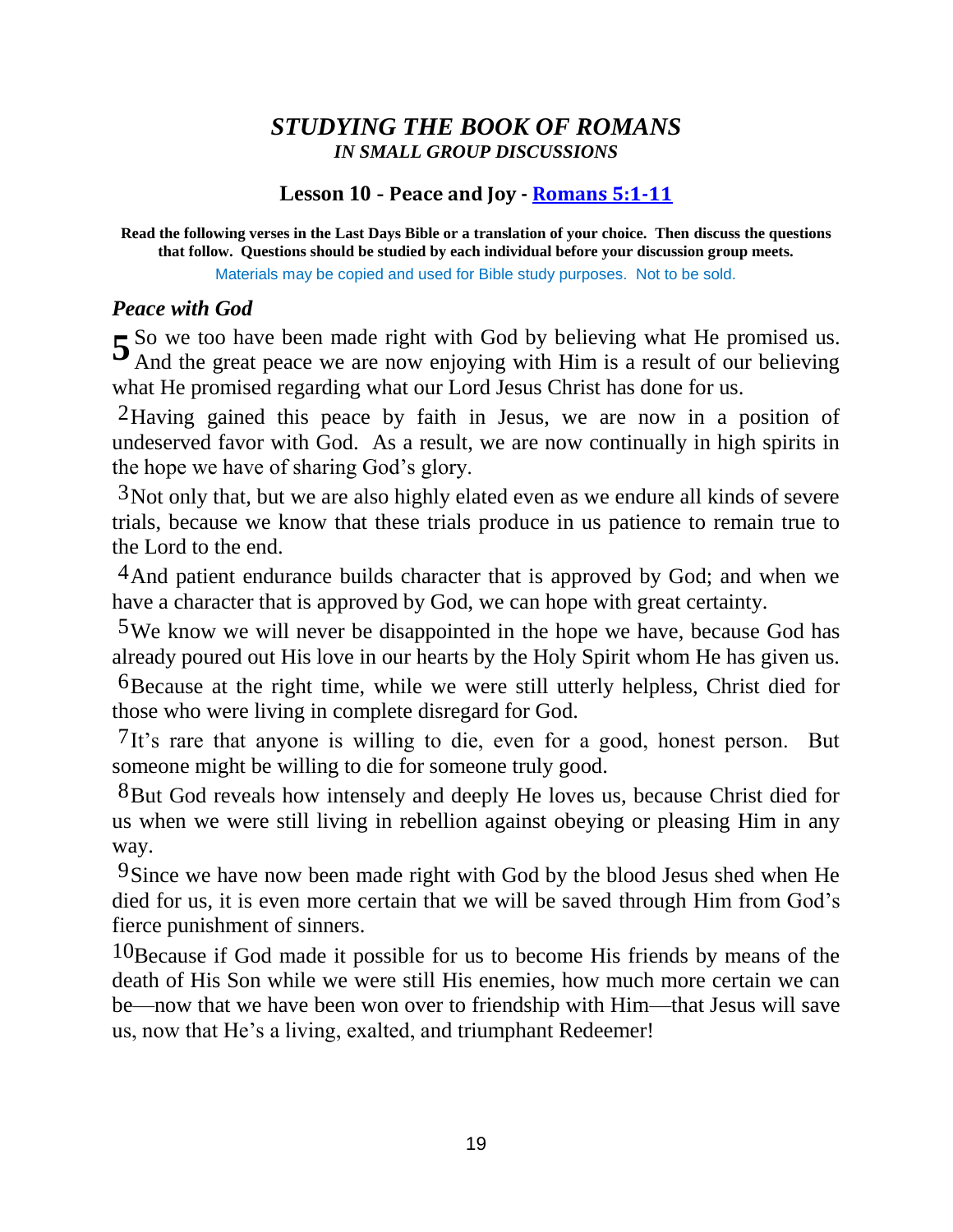11But that's not all; we now also rejoice in the extreme in our glorious relationship with God as a result of our restored friendship with Him, which all came about through our Lord Jesus Christ.

#### **DISCUSSION QUESTIONS**

#### **Lesson 10 - Peace and Joy - Romans 5:1-11**

- 109. What does it mean to be justified?
- 110. What is the basis for our justification with God?  $(5:1)$
- 111. What is our relationship with God if we have been justified by faith?  $(5:1)$
- 112. How does Jesus Christ change a person's standing with God? (5:2)
- 113. For what reasons can a Christian rejoice? (5:2-3)
- 114. What good things can result from suffering? (5:3-5)
- 115. Why does hope not disappoint us? (5:5)
- 116. How has God demonstrated His love for us? (5:6-8)

117. What comparisons can be made between people giving their lives for others and Christ's death for all people?  $(5:7-8)$ 

118. What was our relationship to God when Christ came to die for us? (5:8)

119. What aspect of Christ's death justifies a person in God's sight? (5:9)

120. How did God act to remove the barrier between Himself and all people? (5:9-10)

121. If God has demonstrated His love to us through Jesus' death, what can we anticipate concerning our future relationship with God? (5:10)

122. For what reasons can a Christian rejoice? (5:11)

### **Lesson 11 - Death Through Adam, Life Through Christ - Romans 5:12-21**

### *Adam and Christ Compared*

12Here's what had happened: Sin entered the world because of what one man did, and the result of sin was death. Therefore death strikes everyone, because everyone has sinned.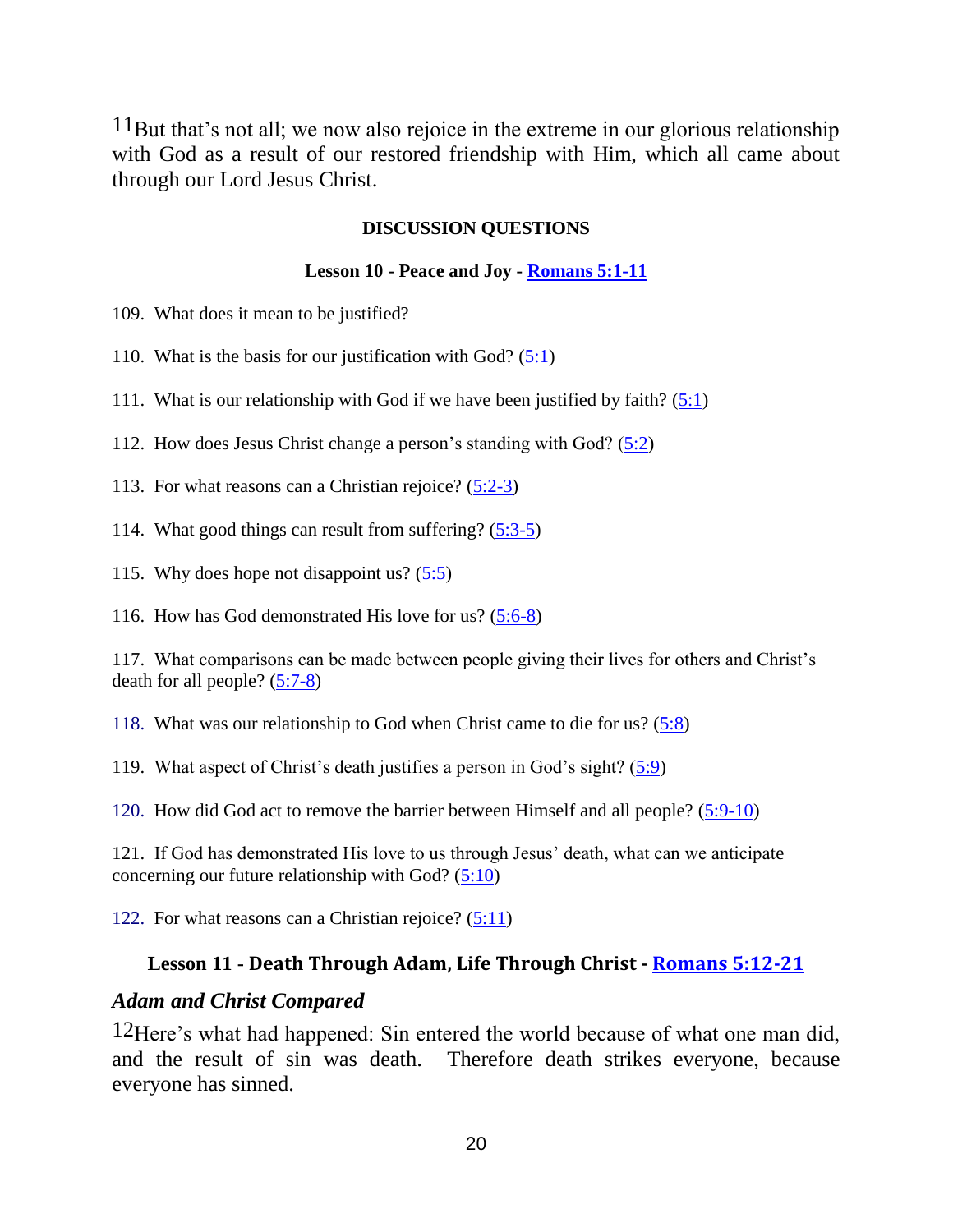<sup>13</sup>So sin was in the world even before the Law of Moses was given, but a person is not charged with committing sin where there is no law.

14Just the same, death still reigned over everyone from the time of Adam until Moses appeared on the scene, even over those who hadn't sinned in the same way that Adam had. In some ways, Adam was like Christ, who was to come later.

15 What a huge difference there is between the results of the sin of Adam and the free gift offered through Christ. Because death came to many through Adam's sin, but now in a much greater way, God's mercy has come in overwhelming measure to many through the gift of mercy offered us through the other Man, Jesus Christ.

16There's another great difference between Adam's sin and God's gift: The one sin of Adam resulted in judgment and condemnation to death for everyone. But the free gift offered through Christ, even after we had been guilty of so many sins, has resulted in right standing with God being offered to everyone.

17 Yes, death ruled because of the action of one man, because of his sin. But how much greater are the results from what the other Man, Christ Jesus, did. Those who receive God's abundant grace, and the gift of right standing with Him, will reign in life through this one man, Jesus Christ.

18So just as one sin resulted in all people being condemned to death, in the same way, one act of righteousness resulted in God accepting us and giving us the gift of life.

19So just as everyone came under judgment as sinners because of one man's disobedience, now everyone can be made right with God because of one Man's obedience.

 $20$ In fact, the Law was given so that everyone could see how much sinning was actually going on. But while sinning was shown to be taking place everywhere, God's grace has been shown to be rich and overflowing in far greater superabundance.

21So while sin ruled over us, it caused our death! But God's grace was triumphant by means of His plan which enabled Him to offer us right standing with Himself and eternal life, all through Jesus Christ our Lord.

### **DISCUSSION QUESTIONS**

# **Lesson 11 - Death Through Adam, Life Through Christ - Romans 5:12-21**

123. In what ways are all people the same?

124. What did Adam introduce into the world and pass on to his descendants? (5:12)